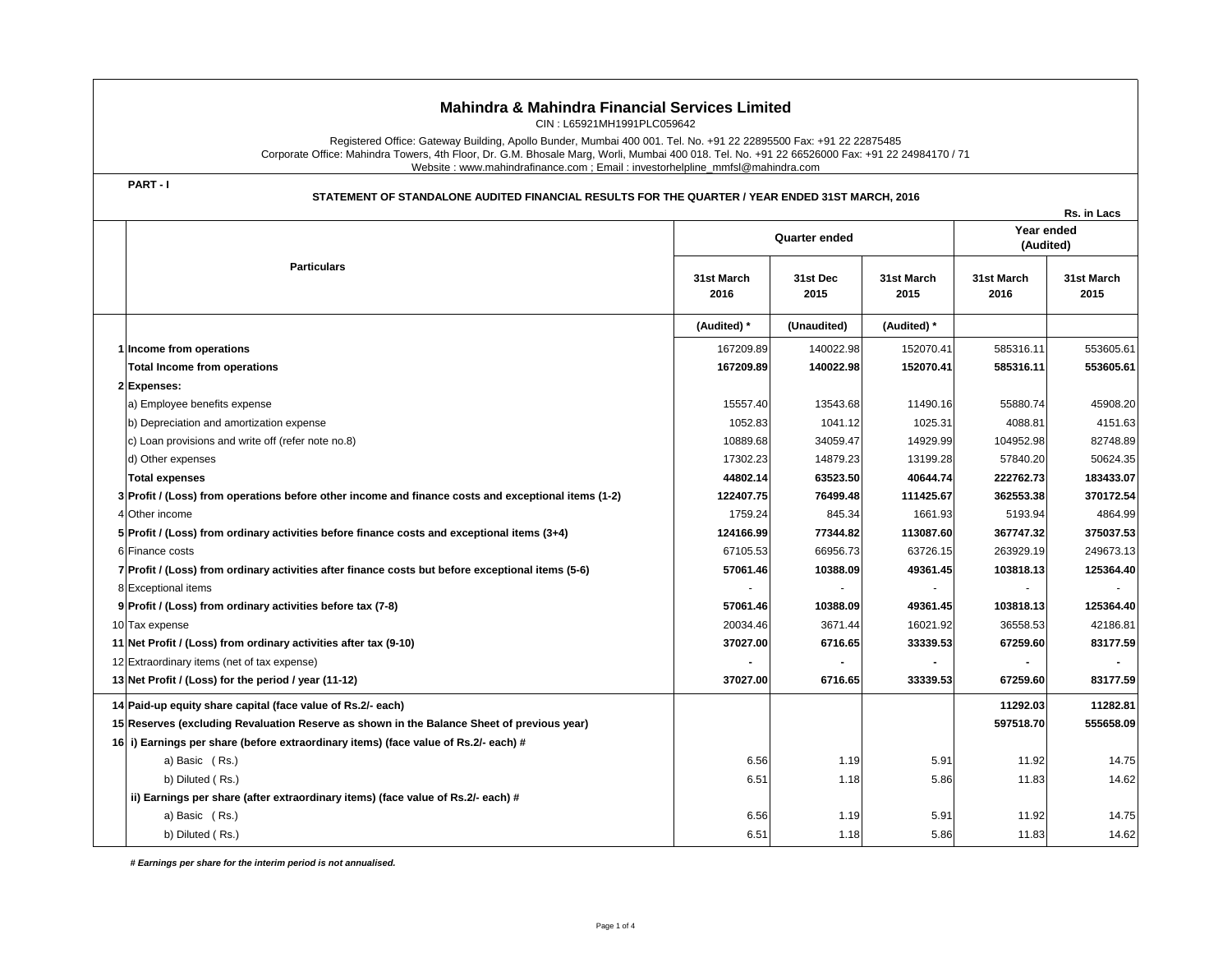|                                                                                  |                                                                                                                                                                                                                                                                                                                                                                                                                                                                                                                                                                                                                                                                                                                                                                                                                                                                                                                                                                                                                            |                  |                    |                         | Rs. in Lacs        |
|----------------------------------------------------------------------------------|----------------------------------------------------------------------------------------------------------------------------------------------------------------------------------------------------------------------------------------------------------------------------------------------------------------------------------------------------------------------------------------------------------------------------------------------------------------------------------------------------------------------------------------------------------------------------------------------------------------------------------------------------------------------------------------------------------------------------------------------------------------------------------------------------------------------------------------------------------------------------------------------------------------------------------------------------------------------------------------------------------------------------|------------------|--------------------|-------------------------|--------------------|
|                                                                                  | <b>Quarter ended</b>                                                                                                                                                                                                                                                                                                                                                                                                                                                                                                                                                                                                                                                                                                                                                                                                                                                                                                                                                                                                       |                  |                    | Year ended<br>(Audited) |                    |
| <b>Particulars</b>                                                               | 31st March<br>2016                                                                                                                                                                                                                                                                                                                                                                                                                                                                                                                                                                                                                                                                                                                                                                                                                                                                                                                                                                                                         | 31st Dec<br>2015 | 31st March<br>2015 | 31st March<br>2016      | 31st March<br>2015 |
|                                                                                  | (Audited) *                                                                                                                                                                                                                                                                                                                                                                                                                                                                                                                                                                                                                                                                                                                                                                                                                                                                                                                                                                                                                | (Unaudited)      | (Audited)*         |                         |                    |
|                                                                                  | 188662.24                                                                                                                                                                                                                                                                                                                                                                                                                                                                                                                                                                                                                                                                                                                                                                                                                                                                                                                                                                                                                  | 158369.11        | 166491.25          | 655386.74               | 602114.28          |
| Total Income from operations                                                     | 188662.24                                                                                                                                                                                                                                                                                                                                                                                                                                                                                                                                                                                                                                                                                                                                                                                                                                                                                                                                                                                                                  | 158369.11        | 166491.25          | 655386.74               | 602114.28          |
|                                                                                  |                                                                                                                                                                                                                                                                                                                                                                                                                                                                                                                                                                                                                                                                                                                                                                                                                                                                                                                                                                                                                            |                  |                    |                         |                    |
| a) Employee benefits expense                                                     | 20191.37                                                                                                                                                                                                                                                                                                                                                                                                                                                                                                                                                                                                                                                                                                                                                                                                                                                                                                                                                                                                                   | 17289.70         | 14437.34           | 70409.22                | 56710.19           |
| b) Depreciation and amortization expense                                         | 1206.04                                                                                                                                                                                                                                                                                                                                                                                                                                                                                                                                                                                                                                                                                                                                                                                                                                                                                                                                                                                                                    | 1167.07          | 1120.69            | 4569.78                 | 4550.76            |
| c) Loan provisions and write off (refer note no.8)                               | 11664.09                                                                                                                                                                                                                                                                                                                                                                                                                                                                                                                                                                                                                                                                                                                                                                                                                                                                                                                                                                                                                   | 35213.57         | 15046.36           | 109819.07               | 84912.26           |
| d) Other expenses                                                                | 19384.76                                                                                                                                                                                                                                                                                                                                                                                                                                                                                                                                                                                                                                                                                                                                                                                                                                                                                                                                                                                                                   | 16890.16         | 14491.49           | 65706.97                | 55630.68           |
| <b>Total expenses</b>                                                            | 52446.26                                                                                                                                                                                                                                                                                                                                                                                                                                                                                                                                                                                                                                                                                                                                                                                                                                                                                                                                                                                                                   | 70560.50         | 45095.88           | 250505.04               | 201803.89          |
|                                                                                  | 136215.98                                                                                                                                                                                                                                                                                                                                                                                                                                                                                                                                                                                                                                                                                                                                                                                                                                                                                                                                                                                                                  | 87808.61         | 121395.37          | 404881.70               | 400310.39          |
|                                                                                  | 1825.31                                                                                                                                                                                                                                                                                                                                                                                                                                                                                                                                                                                                                                                                                                                                                                                                                                                                                                                                                                                                                    | 895.40           | 1518.92            | 4365.01                 | 3976.28            |
|                                                                                  | 138041.29                                                                                                                                                                                                                                                                                                                                                                                                                                                                                                                                                                                                                                                                                                                                                                                                                                                                                                                                                                                                                  | 88704.01         | 122914.29          | 409246.71               | 404286.67          |
|                                                                                  | 73594.39                                                                                                                                                                                                                                                                                                                                                                                                                                                                                                                                                                                                                                                                                                                                                                                                                                                                                                                                                                                                                   | 73006.12         | 67794.18           | 286834.73               | 264299.81          |
|                                                                                  | 64446.90                                                                                                                                                                                                                                                                                                                                                                                                                                                                                                                                                                                                                                                                                                                                                                                                                                                                                                                                                                                                                   | 15697.89         | 55120.11           | 122411.98               | 139986.86          |
|                                                                                  |                                                                                                                                                                                                                                                                                                                                                                                                                                                                                                                                                                                                                                                                                                                                                                                                                                                                                                                                                                                                                            |                  |                    |                         |                    |
|                                                                                  | 64446.90                                                                                                                                                                                                                                                                                                                                                                                                                                                                                                                                                                                                                                                                                                                                                                                                                                                                                                                                                                                                                   | 15697.89         | 55120.11           | 122411.98               | 139986.86          |
|                                                                                  | 22702.38                                                                                                                                                                                                                                                                                                                                                                                                                                                                                                                                                                                                                                                                                                                                                                                                                                                                                                                                                                                                                   | 5642.55          | 17932.56           | 43671.83                | 47500.11           |
|                                                                                  | 41744.52                                                                                                                                                                                                                                                                                                                                                                                                                                                                                                                                                                                                                                                                                                                                                                                                                                                                                                                                                                                                                   | 10055.34         | 37187.55           | 78740.15                | 92486.75           |
|                                                                                  |                                                                                                                                                                                                                                                                                                                                                                                                                                                                                                                                                                                                                                                                                                                                                                                                                                                                                                                                                                                                                            |                  |                    | $\blacksquare$          |                    |
|                                                                                  | 41744.52                                                                                                                                                                                                                                                                                                                                                                                                                                                                                                                                                                                                                                                                                                                                                                                                                                                                                                                                                                                                                   | 10055.34         | 37187.55           | 78740.15                | 92486.75           |
|                                                                                  | 611.85                                                                                                                                                                                                                                                                                                                                                                                                                                                                                                                                                                                                                                                                                                                                                                                                                                                                                                                                                                                                                     | 411.92           | 462.04             | 1,510.79                | 1,196.21           |
|                                                                                  | 41132.67                                                                                                                                                                                                                                                                                                                                                                                                                                                                                                                                                                                                                                                                                                                                                                                                                                                                                                                                                                                                                   | 9643.42          | 36725.51           | 77229.36                | 91290.54           |
|                                                                                  |                                                                                                                                                                                                                                                                                                                                                                                                                                                                                                                                                                                                                                                                                                                                                                                                                                                                                                                                                                                                                            |                  |                    | 11292.03                | 11282.81           |
|                                                                                  |                                                                                                                                                                                                                                                                                                                                                                                                                                                                                                                                                                                                                                                                                                                                                                                                                                                                                                                                                                                                                            |                  |                    | 635647.75               | 582988.88          |
|                                                                                  |                                                                                                                                                                                                                                                                                                                                                                                                                                                                                                                                                                                                                                                                                                                                                                                                                                                                                                                                                                                                                            |                  |                    |                         |                    |
| a) Basic (Rs.)                                                                   | 7.29                                                                                                                                                                                                                                                                                                                                                                                                                                                                                                                                                                                                                                                                                                                                                                                                                                                                                                                                                                                                                       | 1.71             | 6.51               | 13.69                   | 16.19              |
| b) Diluted (Rs.)                                                                 | 7.23                                                                                                                                                                                                                                                                                                                                                                                                                                                                                                                                                                                                                                                                                                                                                                                                                                                                                                                                                                                                                       | 1.70             | 6.46               | 13.58                   | 16.05              |
| ii) Earnings per share (after extraordinary items) (face value of Rs.2/- each) # |                                                                                                                                                                                                                                                                                                                                                                                                                                                                                                                                                                                                                                                                                                                                                                                                                                                                                                                                                                                                                            |                  |                    |                         |                    |
| a) Basic (Rs.)                                                                   | 7.29                                                                                                                                                                                                                                                                                                                                                                                                                                                                                                                                                                                                                                                                                                                                                                                                                                                                                                                                                                                                                       | 1.71             | 6.51               | 13.69                   | 16.19              |
| b) Diluted (Rs.)                                                                 | 7.23                                                                                                                                                                                                                                                                                                                                                                                                                                                                                                                                                                                                                                                                                                                                                                                                                                                                                                                                                                                                                       | 1.70             | 6.46               | 13.58                   | 16.05              |
|                                                                                  | 1 Income from operations<br>2 Expenses:<br>3 Profit / (Loss) from operations before other income and finance costs and exceptional items (1-2)<br>4 Other income<br>5 Profit / (Loss) from ordinary activities before finance costs and exceptional items (3+4)<br>6 Finance costs<br>7 Profit / (Loss) from ordinary activities after finance costs but before exceptional items (5-6)<br>8 Exceptional items<br>9 Profit / (Loss) from ordinary activities before tax (7-8)<br>10 Tax expense<br>11 Net Profit / (Loss) from ordinary activities after tax (9-10)<br>12 Extraordinary items (net of tax expense)<br>13 Net Profit / (Loss) for the period / year (11-12)<br>14 Minority interest<br>15 Net Profit / (Loss) after taxes and minority interest (13-14)<br>16 Paid-up equity share capital (face value of Rs.2/- each)<br>17 Reserves (excluding Revaluation Reserve as shown in the Balance Sheet of previous year)<br>18 i) Earnings per share (before extraordinary items) (face value of Rs.2/- each) # |                  |                    |                         |                    |

## **STATEMENT OF CONSOLIDATED AUDITED FINANCIAL RESULTS FOR THE QUARTER / YEAR ENDED 31ST MARCH, 2016**

 *# Earnings per share for the interim period is not annualised.*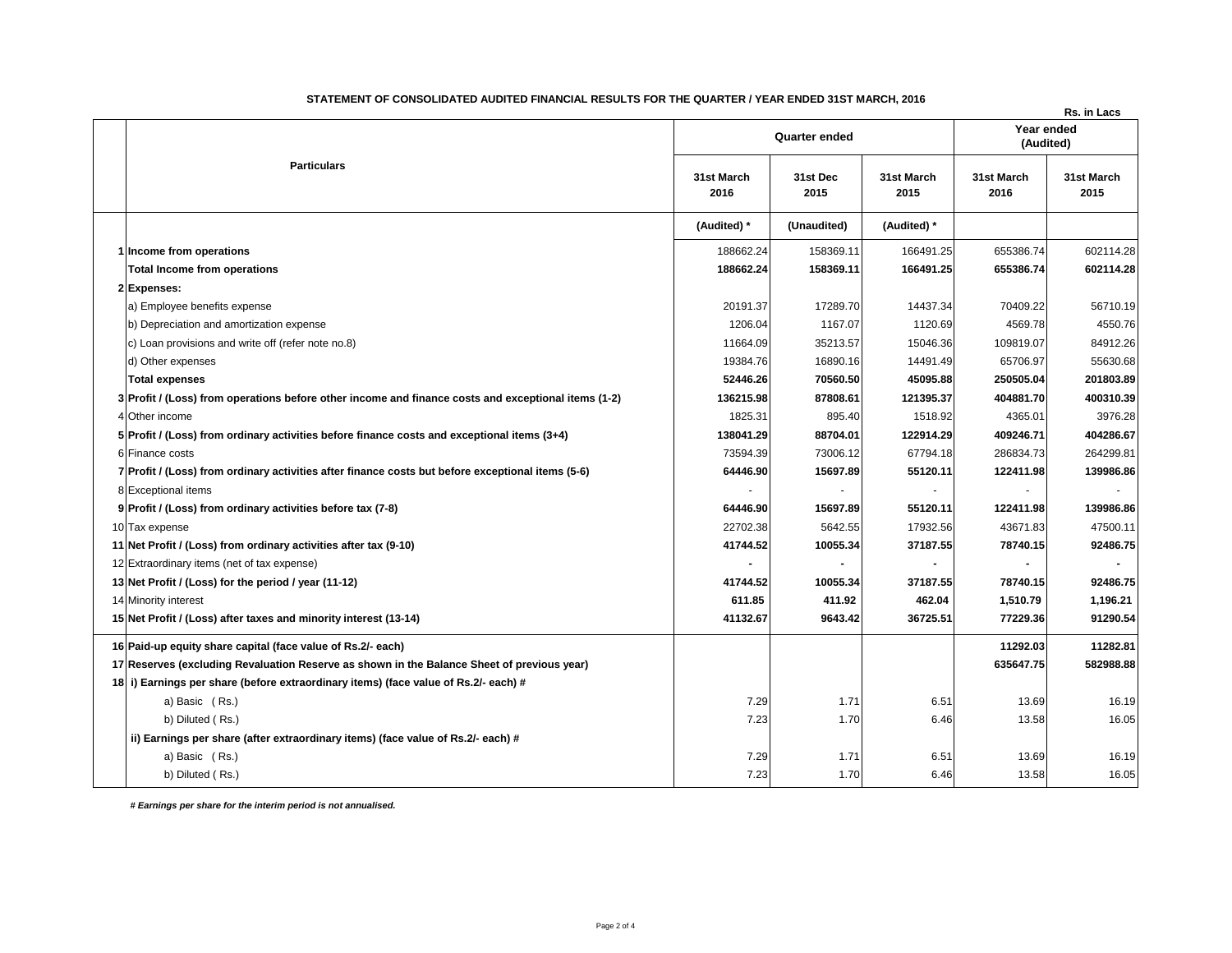#### **AUDITED STATEMENT OF ASSETS AND LIABILITIES**

**Rs. in Lacs**

|   |                                                                          |                             | <b>STANDALONE</b>           |                             | <b>CONSOLIDATED</b>         |  |
|---|--------------------------------------------------------------------------|-----------------------------|-----------------------------|-----------------------------|-----------------------------|--|
|   | <b>Particulars</b>                                                       | As at<br>31st March<br>2016 | As at<br>31st March<br>2015 | As at<br>31st March<br>2016 | As at<br>31st March<br>2015 |  |
| Α | <b>EQUITY AND LIABILITIES</b>                                            |                             |                             |                             |                             |  |
|   | 1 Shareholders' funds<br>a) Share capital<br>b) Reserves and surplus     | 11292.03<br>597518.70       | 11282.81<br>555658.09       | 11292.03<br>635647.75       | 11282.81<br>582988.88       |  |
|   | Sub-total - Shareholders' funds                                          | 608810.73                   | 566940.90                   | 646939.78                   | 594271.69                   |  |
|   | 2 Minority interest                                                      |                             | $\blacksquare$              | 6,752.75                    | 4,929.60                    |  |
|   | 3 Non-current liabilities<br>a) Long-term borrowings                     | 1733167.65                  | 1478714.78                  | 2034120.59                  | 1686524.66                  |  |
|   | b) Other long-term liabilities                                           | 43262.99                    | 30247.97                    | 43263.99                    | 30247.97                    |  |
|   | c) Long term provisions<br>Sub-total - Non-current liabilities           | 44820.99<br>1821251.63      | 32796.05<br>1541758.80      | 49184.40<br>2126568.98      | 35266.53<br>1752039.16      |  |
|   | <b>4 Current liabilities</b>                                             |                             |                             |                             |                             |  |
|   | a) Short term borrowings                                                 | 434689.28                   | 487098.39                   | 521753.18                   | 525861.91                   |  |
|   | b) Trade payables<br>c) Other current liabilities                        | 47883.60<br>894622.42       | 47790.43<br>748764.20       | 50725.49<br>991031.27       | 49545.23<br>818226.02       |  |
|   | d) Short term provisions                                                 | 150690.26                   | 115061.82                   | 156912.91                   | 118440.41                   |  |
|   | Sub-total - Current liabilities<br><b>TOTAL - EQUITY AND LIABILITIES</b> | 1527885.56<br>3957947.92    | 1398714.84<br>3507414.54    | 1720422.85<br>4500684.36    | 1512073.57<br>3863314.02    |  |
| в | <b>ASSETS</b>                                                            |                             |                             |                             |                             |  |
|   | 1 Non-current assets                                                     |                             |                             |                             |                             |  |
|   | a) Fixed assets                                                          | 11349.06                    | 11005.32                    | 12903.09                    | 11913.52                    |  |
|   | b) Goodwill on consolidation<br>c) Non-current investments               | 99233.39                    | 75992.00                    | 4.05<br>65220.87            | 4.05<br>55967.01            |  |
|   | d) Deferred tax assets (Net)                                             | 58527.64                    | 41526.17                    | 59923.93                    | 42125.77                    |  |
|   | e) Long-term loans and advances                                          | 1841719.19                  | 1700368.74                  | 2284205.04                  | 1988826.44                  |  |
|   | f) Other non-current assets<br>Sub-total - Non-current assets            | 5176.44<br>2016005.72       | 23203.46<br>1852095.69      | 5236.44<br>2427493.42       | 23263.46<br>2122100.25      |  |
|   | 2 Current assets                                                         |                             |                             |                             |                             |  |
|   | a) Current investments                                                   | 49100.67                    | 9375.00                     | 54670.33                    | 9449.80                     |  |
|   | b) Trade receivables<br>c) Cash and bank balances                        | 511.24<br>58903.17          | 567.25<br>47937.84          | 2000.45<br>60975.36         | 1454.15<br>49364.02         |  |
|   | d) Short-term loans and advances                                         | 1824055.67                  | 1592606.84                  | 1946693.60                  | 1676198.37                  |  |
|   | e) Other current assets                                                  | 9371.45                     | 4831.92                     | 8851.20                     | 4747.43                     |  |
|   | Sub-total - Current assets<br><b>TOTAL - ASSETS</b>                      | 1941942.20<br>3957947.92    | 1655318.85<br>3507414.54    | 2073190.94<br>4500684.36    | 1741213.77<br>3863314.02    |  |